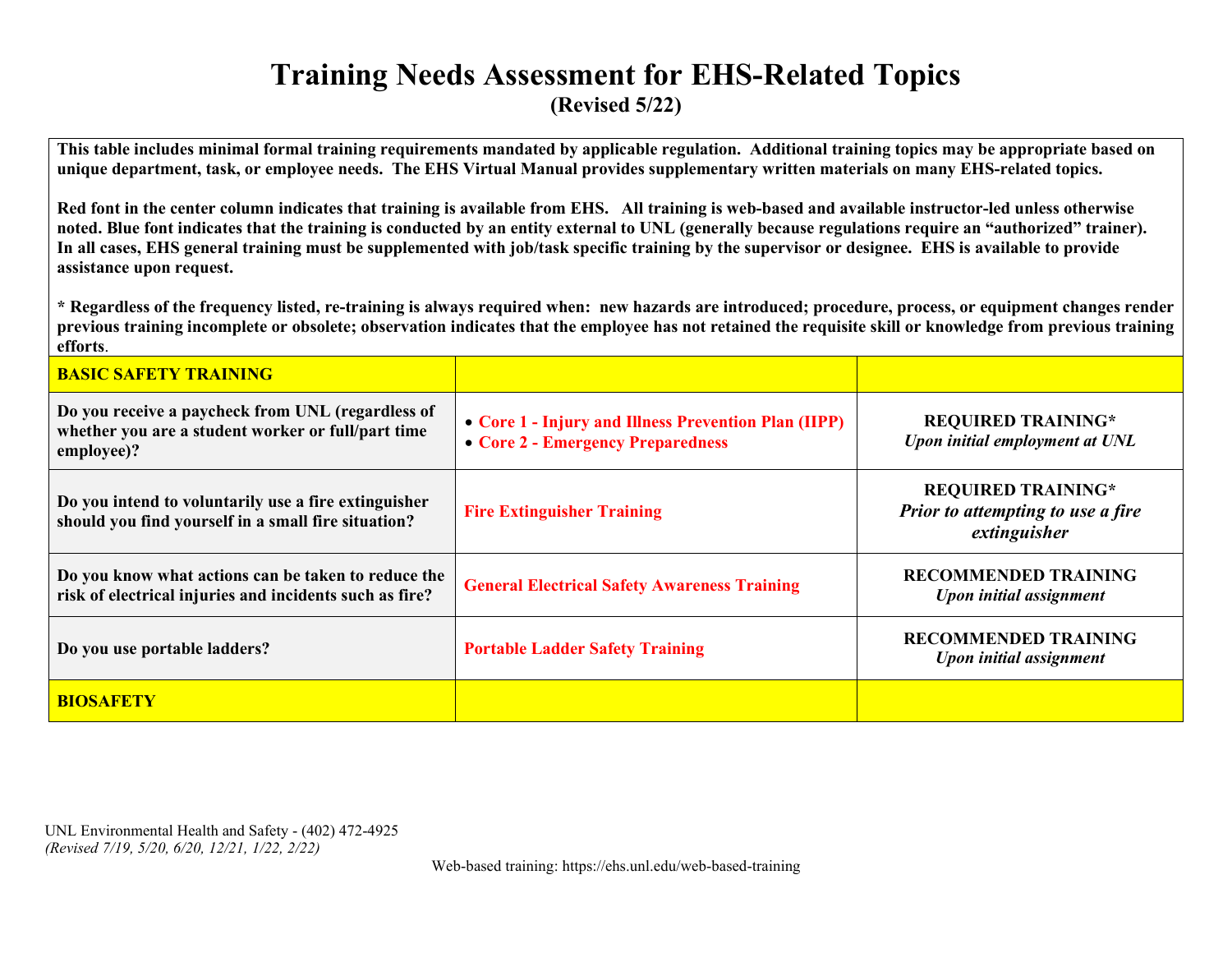| Do you work with biological materials subject to<br>UNL's Biosafety Guidelines, such as recombinant or<br>synthetic nucleic acid molecules; human/anima/plant<br>pathogens including toxins of biological origin;<br>human blood or other potentially infectious<br>materials; human and non-human primate cells and<br>organ/tissue cultures; Select Agents and Toxins,<br>genetically modified animals and plants; field<br>collection or sampling of wild animals? | <b>Biosafety 100: Research Compliance</b>                                                                                                                                                  | <b>REQUIRED TRAINING*</b><br><b>Prior to initiating research</b>                                         |
|-----------------------------------------------------------------------------------------------------------------------------------------------------------------------------------------------------------------------------------------------------------------------------------------------------------------------------------------------------------------------------------------------------------------------------------------------------------------------|--------------------------------------------------------------------------------------------------------------------------------------------------------------------------------------------|----------------------------------------------------------------------------------------------------------|
| Do you work with biological agents at Biosafety<br>Level 1 or higher containment?                                                                                                                                                                                                                                                                                                                                                                                     | <b>Biosafety 101</b><br>(This course should be completed AFTER taking the<br>course titled Biosafety Research Compliance)                                                                  | <b>REQUIRED TRAINING*</b><br><b>Upon initial assignment</b>                                              |
| Do you work with biological agents at Biosafety<br>Level 2 or higher containment?                                                                                                                                                                                                                                                                                                                                                                                     | <b>Biosafety 201</b><br>(This course should be completed AFTER taking the<br>courses titled Biosafety Research Compliance,<br>followed by Biosafety 101)                                   | <b>REQUIRED TRAINING*</b><br><b>Upon initial assignment</b>                                              |
| Do you operate an autoclave or prepare materials to<br>be autoclaved?                                                                                                                                                                                                                                                                                                                                                                                                 | <b>Autoclave Operation Training</b>                                                                                                                                                        | <b>RECOMMENDED TRAINING</b><br><b>Upon initial assignment</b>                                            |
| <b>BLOODBORNE PATHOGENS</b>                                                                                                                                                                                                                                                                                                                                                                                                                                           |                                                                                                                                                                                            |                                                                                                          |
| Are you a laboratory worker that is at risk of<br>exposure to human blood or other potentially<br>infectious body fluids, human cell lines, tissues or<br>organs through your lab activities?                                                                                                                                                                                                                                                                         | <b>Bloodborne Pathogen (BBP) Training for</b><br><b>Laboratory Workers</b>                                                                                                                 | <b>REQUIRED TRAINING*</b><br>Upon initial assignment to at-risk tasks and<br>annually thereafter         |
| Do you work for Custodial Services, Housing, or<br>Nebraska Unions and perform tasks where it has<br>been determined you are at risk of exposure to<br>human blood or other potentially infectious body<br>fluids?                                                                                                                                                                                                                                                    | <b>Bloodborne Pathogens for Custodial Services,</b><br>Housing and Nebraska Unions (This course to be<br>taken instead of the EHS Bloodborne Pathogens<br>training listed under Biosafety) | <b>REQUIRED TRAINING*</b><br>Upon initial assignment to at-risk tasks and<br>annual refresher thereafter |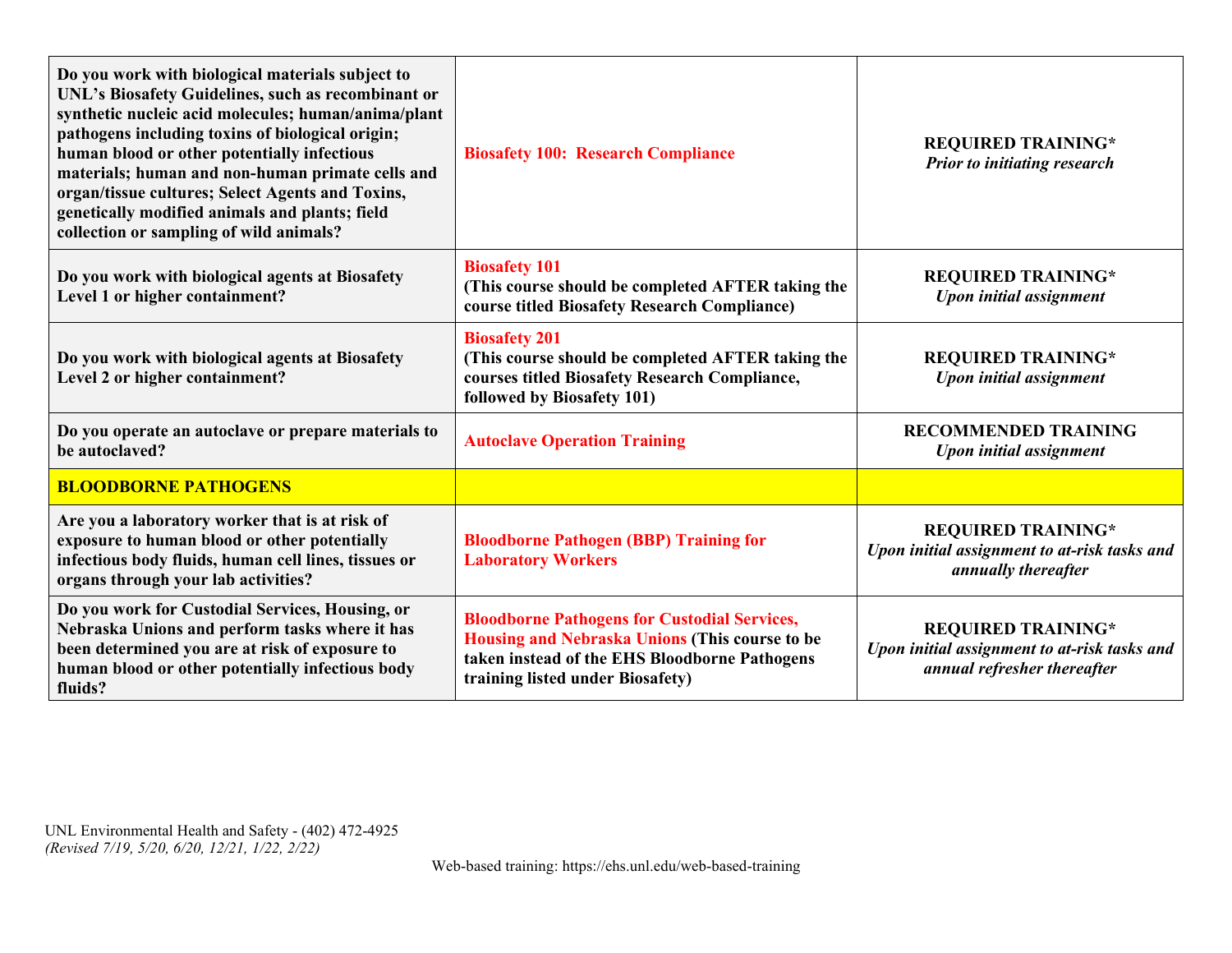| Are you a non-laboratory (other than an employee of<br><b>Custodial Services, Housing, or Nebraska Unions,</b><br>described above) employee such as a first aid<br>responder, athletic trainer, childcare worker or<br>police officer that is at risk of occupational exposure<br>to human blood or other potentially infectious body<br>fluid? | <b>Bloodborne Pathogens for Non-Laboratory</b><br><b>Workers</b>                                                                                                      | <b>REQUIRED TRAINING*</b><br>Upon initial assignment to at-risk tasks and<br>annual refresher thereafter        |
|-------------------------------------------------------------------------------------------------------------------------------------------------------------------------------------------------------------------------------------------------------------------------------------------------------------------------------------------------|-----------------------------------------------------------------------------------------------------------------------------------------------------------------------|-----------------------------------------------------------------------------------------------------------------|
| <b>CHEMICAL SAFETY</b>                                                                                                                                                                                                                                                                                                                          |                                                                                                                                                                       |                                                                                                                 |
| Do you work with potentially hazardous chemicals or<br>are you assigned tasks that could potentially expose<br>you to hazardous chemicals and your work<br>environment/department is not described in another<br>of the Chemical Safety Training courses (e.g.,<br>Custodial, Housing, Dining, Arts, etc.).                                     | <b>Chemical Safety (4 units)</b>                                                                                                                                      | <b>REQUIRED TRAINING*</b><br>Upon initial assignment to tasks with<br>potential exposure to hazardous chemicals |
| Do you work for UNL Custodial Services?                                                                                                                                                                                                                                                                                                         | <b>Custodial Services: Chemical and General Safety</b><br>(This course to be taken instead of the EHS<br><b>Chemical Safety Training 4 Units)</b>                     | <b>REQUIRED TRAINING*</b><br><b>Upon initial assignment</b>                                                     |
| Do you work for UNL Housing Custodial<br><b>Operations?</b>                                                                                                                                                                                                                                                                                     | <b>Housing Custodial Operations: Chemical and</b><br><b>General Safety</b><br>(This course is to be taken instead of the EHS<br><b>Chemical Safety 4 Units)</b>       | <b>REQUIRED TRAINING*</b><br><b>Upon initial assignment</b>                                                     |
| Do you work for UNL Housing Dining Services?                                                                                                                                                                                                                                                                                                    | <b>Housing Dining Services: Chemical, Equipment and</b><br><b>General Safety</b><br>(This course is to be taken instead of the EHS<br><b>Chemical Safety 4 Units)</b> | <b>REQUIRED TRAINING*</b><br><b>Upon initial assignment</b>                                                     |
| Do you work for any UNL building systems and<br>grounds maintenance operations in any department<br>(e.g., painters, plumbers, structural crew members,<br>zone personnel, card access staff, electrical workers,<br>HVAC technicians, landscape workers, and others<br>using similar materials/chemicals)?                                     | <b>Facility and Grounds Maintenance Operations:</b><br><b>Chemical and General Safety (This course is to be</b><br>taken instead of the EHS Chemical Safety 4 Units)  | <b>REQUIRED TRAINING*</b><br><b>Upon initial assignment</b>                                                     |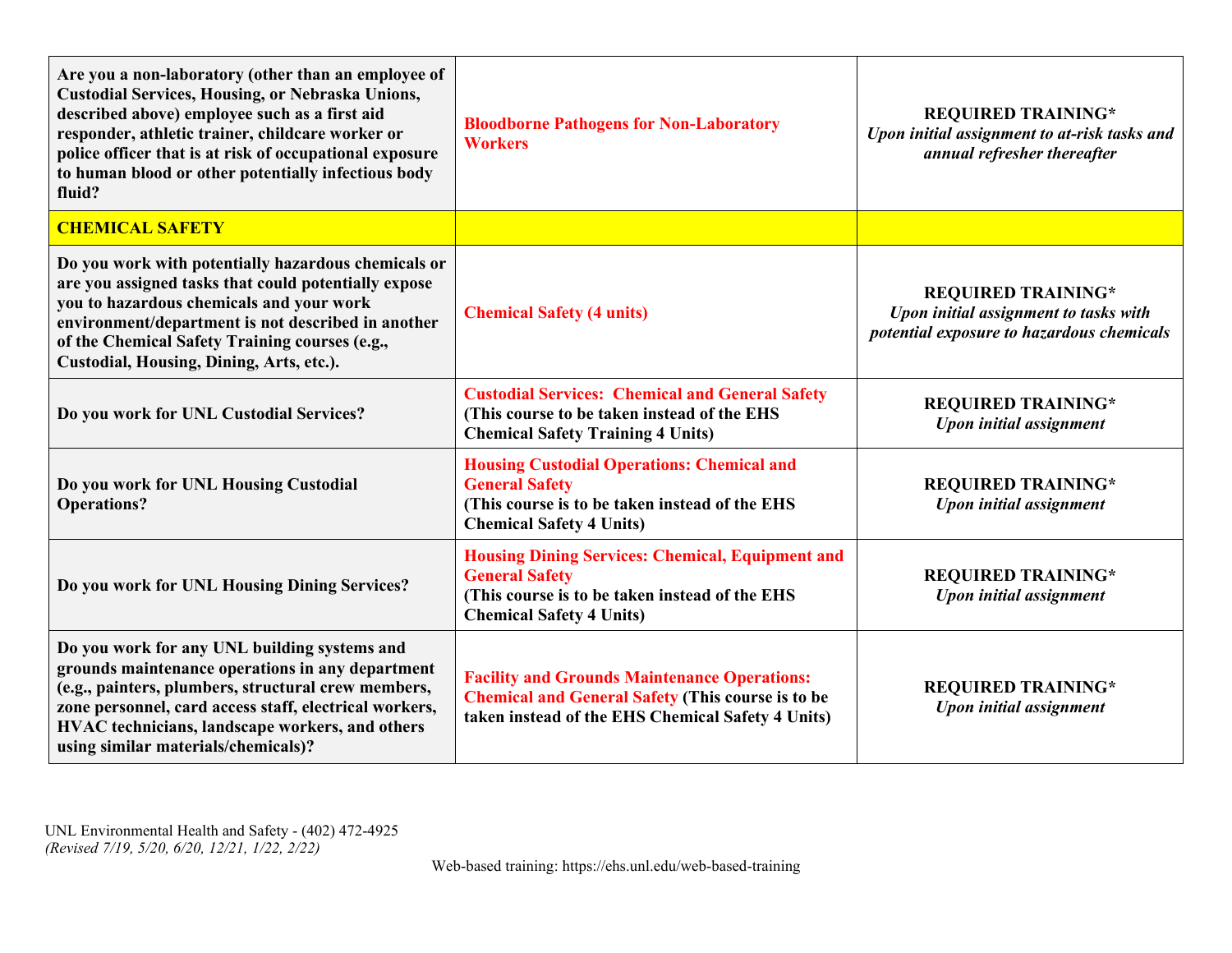| Are you engaged in the visual or performing arts and<br>work with chemicals and/or other hazards likely to<br>be encountered?                                                                                                                                 | <b>Visual &amp; Performing Arts: Chemical and General</b><br><b>Safety Training</b><br>(This course is in lieu of the EHS Chemical Safety 4<br>Units)                                    | <b>REQUIRED TRAINING*</b><br><b>Upon initial assignment</b>                             |
|---------------------------------------------------------------------------------------------------------------------------------------------------------------------------------------------------------------------------------------------------------------|------------------------------------------------------------------------------------------------------------------------------------------------------------------------------------------|-----------------------------------------------------------------------------------------|
| Do you work with chemicals, particularly in a<br>laboratory?                                                                                                                                                                                                  | <b>Chemical Hazard Assessment &amp; Risk Minimization</b>                                                                                                                                | <b>RECOMMENDED TRAINING</b><br>Prior to initiation of all chemical<br>manipulations     |
| <b>ENVIRONMENTAL</b>                                                                                                                                                                                                                                          |                                                                                                                                                                                          |                                                                                         |
| Do you have responsibilities related to storage of<br>fuels/oils at the Eastern Nebraska Research and<br><b>Extension Center (ENREC), Utility Plants,</b><br><b>Transportation Services, Tractor Test Laboratory,</b><br>or East Stadium emergency generator? | <b>Spill Prevention Control and Countermeasures</b><br><b>(SPCC) Training</b>                                                                                                            | <b>REQUIRED TRAINING*</b><br>Upon initial assignment and annual<br>refresher thereafter |
| Do you operate boilers, generators, or incinerators?                                                                                                                                                                                                          | Persons taking opacity readings must be familiar<br>with EPA (Environmental Protection Agency)<br><b>Method 22</b><br><b>Consult EHS for options to meet the training</b><br>requirement | <b>REQUIRED TRAINING*</b><br><b>Upon initial assignment</b>                             |
| Do you work at a high risk facility or have assigned<br>duties that could negatively impact stormwater<br>quality or are you in a position to recognize such<br>potential situations?                                                                         | <b>Stormwater Awareness Training</b>                                                                                                                                                     | <b>REQUIRED TRAINING</b><br>Upon initial assignment and annual<br>refresher thereafter  |
| <b>OCCUPATIONAL HEALTH &amp; SAFETY</b>                                                                                                                                                                                                                       |                                                                                                                                                                                          |                                                                                         |
| Do you conduct tasks that could disturb asbestos<br>containing materials if conducted improperly? (i.e.,<br>custodial operations, building maintenance,<br>construction/demolition, etc.)                                                                     | <b>Asbestos Awareness Training</b>                                                                                                                                                       | <b>REQUIRED TRAINING*</b><br>Upon initial assignment and annual<br>refresher thereafter |
| Are you assigned work that involves cleaning up,<br>repairing, removing, or other disturbance of asbestos<br>containing materials?                                                                                                                            | <b>Asbestos Training (authorized trainer external to</b><br><b>EHS</b> ; level commensurate with assigned duties)                                                                        | <b>REQUIRED TRAINING*</b><br>Upon initial assignment and annual<br>refresher thereafter |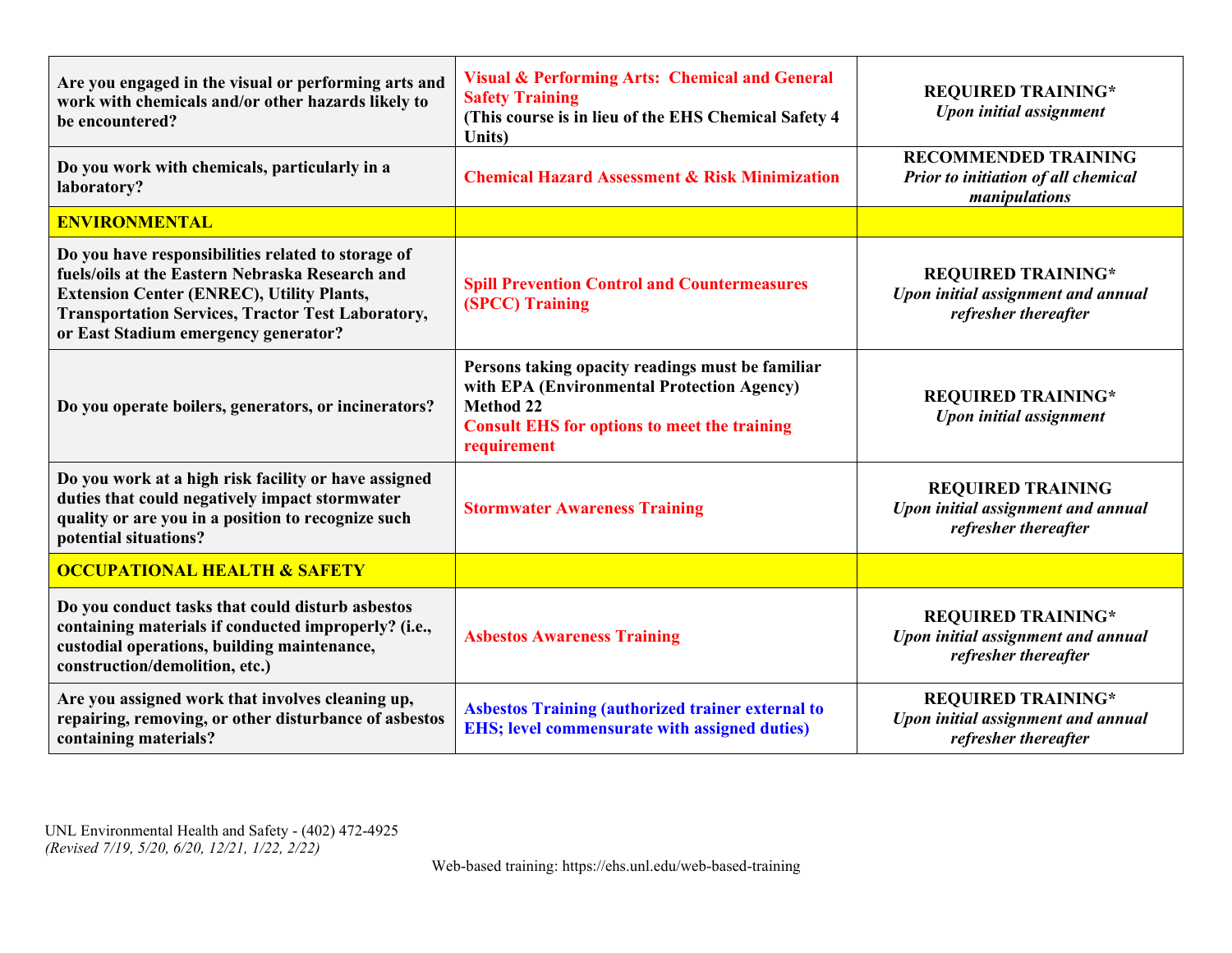| Could you encounter confined spaces in the course of<br>your work (spaces not intended for human<br>occupancy and that have a limited means of<br>entry/egress, such as silos, pits, vaults, tanks, etc.)? | <b>Confined Space Awareness Training</b>                                                                                                                                 | <b>REQUIRED TRAINING*</b><br><b>Upon initial assignment</b>                                                                    |
|------------------------------------------------------------------------------------------------------------------------------------------------------------------------------------------------------------|--------------------------------------------------------------------------------------------------------------------------------------------------------------------------|--------------------------------------------------------------------------------------------------------------------------------|
| Do your job tasks/functions expose you to energized<br>electrical conductors or circuit parts 50 volts to<br>ground or greater?                                                                            | <b>Electrical Hazard &amp; Awareness Training for</b><br><b>Qualified Workers</b>                                                                                        | <b>REQUIRED TRAINING</b><br>Upon initial assignment and every three<br>years thereafter (web-based or instructor<br>led)       |
| Do you work at elevated heights, other than use of<br>ladders?                                                                                                                                             | <b>Fall Protection Training</b><br><b>Consult EHS on training options.</b>                                                                                               | <b>REQUIRED TRAINING*</b><br><b>Upon initial assignment</b>                                                                    |
| Do you work in an environment with excessive noise<br>(exposure to noise greater than 85 dB over an 8-hour<br>time-weighted average)?                                                                      | <b>Hearing Conservation Training</b>                                                                                                                                     | <b>REQUIRED TRAINING*</b><br>Upon initial assignment and annual<br>refresher thereafter                                        |
| Do you work in a laboratory (e.g., physics,<br>engineering, chemistry, biological sciences, etc.)?                                                                                                         | Access the list of previous laboratory safety<br>colloquium presentations and review those<br>applicable to your specific work<br>http://ehs.unl.edu/training/Colloquium | <b>RECOMMENDED TRAINING</b><br>Upon initial assignment (Note: Additional<br><i>topics are added biannually)</i>                |
| Do you repair, inspect, adjust, install, service, or<br>clean machinery or equipment that is not energized<br>solely with a cord and plug?                                                                 | <b>Lockout/Tagout (LO/TO) for Machines and</b><br><b>Equipment Training</b>                                                                                              | <b>REQUIRED TRAINING*</b><br><b>Upon initial assignment</b>                                                                    |
| Do you operate a mobile aerial lift (i.e., Genie, scissor<br>lift, boom lift, etc.)?                                                                                                                       | <b>Mobile Aerial Lift Training</b>                                                                                                                                       | <b>REQUIRED TRAINING</b><br><b>Upon initial assignment</b>                                                                     |
| Do you select/provide/use Personal Protective<br>Equipment (PPE) (e.g., hard hats, protective shoes,<br>gloves, eyewear, face shields, outer garments, etc.)?                                              | <b>Personal Protective Equipment (PPE) Training</b><br>(Web-based or supervisor provided)                                                                                | <b>REQUIRED TRAINING*</b><br><b>Upon initial assignment to position</b><br>requiring hazard assessment/selection/use<br>of PPE |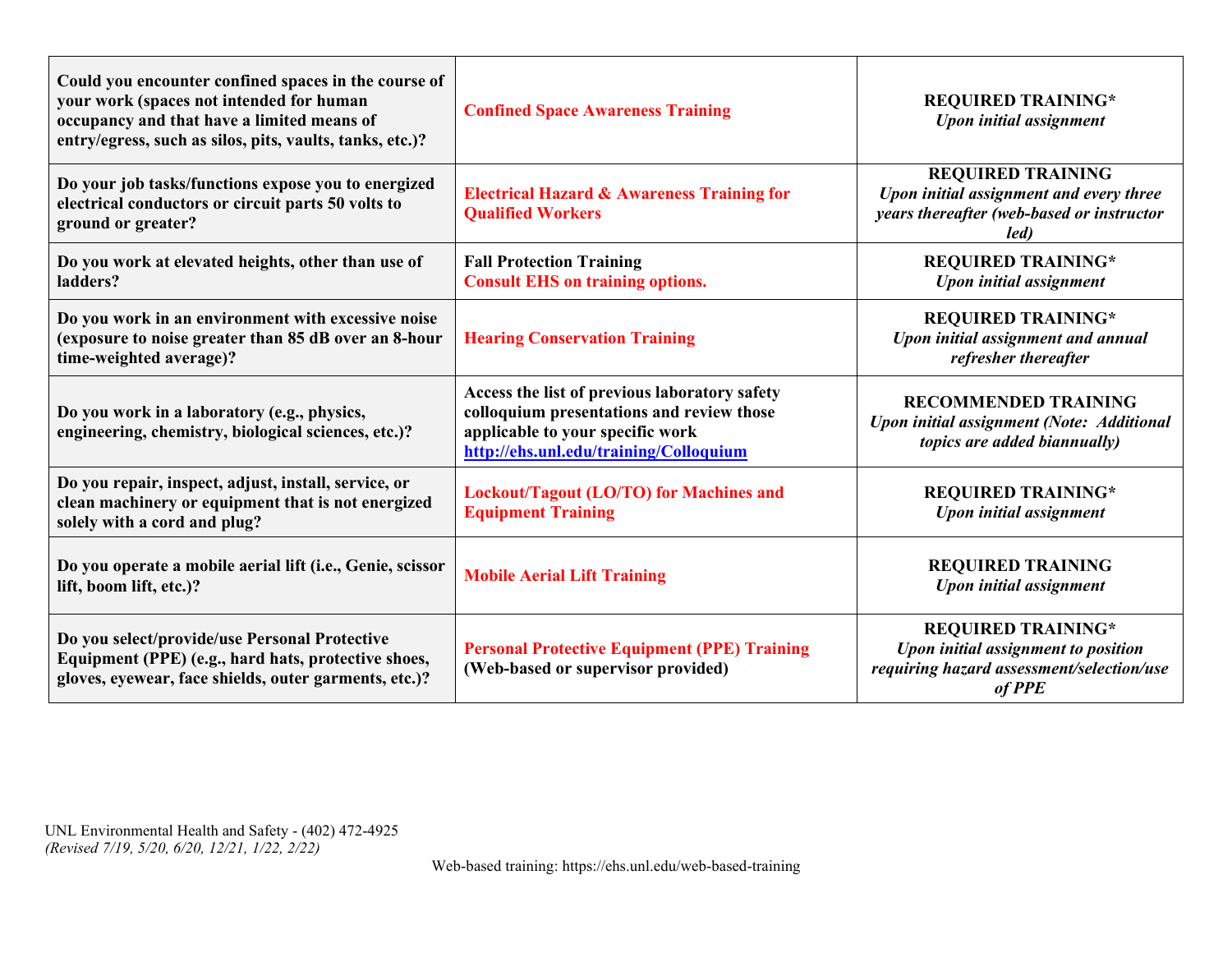| Do you operate a forklift or Powered Industrial<br>Truck (PIT)?                   | <b>Powered Industrial Truck Training</b><br>(Web-based - Part 1 only, operator performance<br>conducted on site)                                                                                                                                                                                     | <b>REQUIRED TRAINING*</b><br>Upon initial assignment; operator<br>performance evaluation with your<br>supervisor or their designee after web-<br>based module; and every three years<br>thereafter |
|-----------------------------------------------------------------------------------|------------------------------------------------------------------------------------------------------------------------------------------------------------------------------------------------------------------------------------------------------------------------------------------------------|----------------------------------------------------------------------------------------------------------------------------------------------------------------------------------------------------|
| Are you required to use a respirator to protect<br>against airborne contaminants? | <b>Respiratory Protection Training</b>                                                                                                                                                                                                                                                               | <b>REQUIRED TRAINING*</b><br>Upon initial assignment and annual<br>refresher thereafter                                                                                                            |
| <b>RADIATION SAFETY</b>                                                           |                                                                                                                                                                                                                                                                                                      |                                                                                                                                                                                                    |
| Do you work with radioactive materials or radiation-<br>producing devices?        | <b>Radiation Safety Basic Training</b><br>(web-based module)                                                                                                                                                                                                                                         | <b>REQUIRED TRAINING*</b><br>Upon initial assignment prior to initiating<br>work                                                                                                                   |
| <b>Radiation Safety Training for Open Source Users</b>                            | <b>Radiation Safety Basic Training described above;</b><br><b>AND</b><br><b>Radiation Safety Open-Source Training (web-based)</b><br>module)<br><b>AND</b><br><b>Instructor-led training with Radiation Safety</b><br><b>Staff</b>                                                                   | <b>REQUIRED TRAINING*</b><br>Upon initial assignment, prior to initiating<br>work.<br>Annual refresher training is required.                                                                       |
| Do you work with Am: Be Moisture Gauges?                                          | <b>Radiation Safety Basic Training described above;</b><br><b>AND</b><br><b>Radiation Safety Training for Gauge Users (web-</b><br>based module)<br><b>AND</b><br>Hands-on training with the Authorized User or<br>authorized gauge training by a manufacturer's<br>representative is also required. | <b>REQUIRED TRAINING*</b><br>Upon initial assignment and annual<br>refresher thereafter                                                                                                            |
| Do you work with non-healing arts radiation-<br>producing devices?                | <b>Radiation Safety Basic Training described above;</b><br><b>AND</b><br><b>Radiation Safety Training for Non-Healing Arts X-</b><br>Ray Users (web-based module);<br><b>AND</b><br>Hands-on Training with the Principal Investigator                                                                | <b>REQUIRED TRAINING*</b><br>Upon initial assignment, prior to initiating<br>work.<br>Annual refresher training is required.                                                                       |